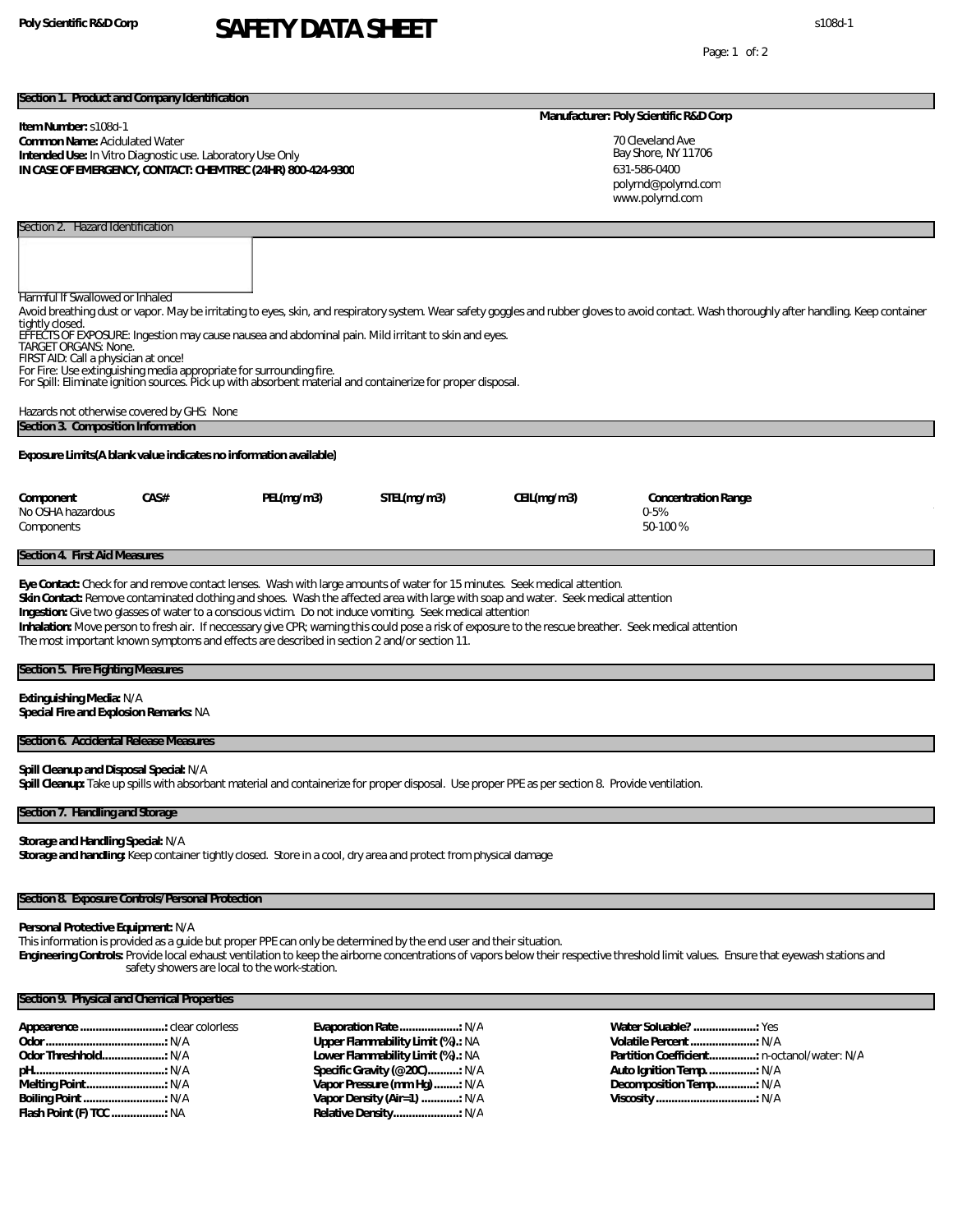# **Poly Scientific R&D Corp** s108d-1 **SAFETY DATA SHEET**

Page: 2 of: 2

| Section 10. Stability and reactivity                                                                                                                                                                                                                                               |             |               |            |                            |                |                       |               |              |                   |  |  |
|------------------------------------------------------------------------------------------------------------------------------------------------------------------------------------------------------------------------------------------------------------------------------------|-------------|---------------|------------|----------------------------|----------------|-----------------------|---------------|--------------|-------------------|--|--|
| Special Remarks on Stability: N/A                                                                                                                                                                                                                                                  |             |               |            |                            |                |                       |               |              |                   |  |  |
| Special Remarks on Reactivity: N/A                                                                                                                                                                                                                                                 |             |               |            |                            |                |                       |               |              |                   |  |  |
| Water Reactive: No                                                                                                                                                                                                                                                                 |             |               |            |                            |                |                       |               |              |                   |  |  |
| Section 11. Toxological Information                                                                                                                                                                                                                                                |             |               |            |                            |                |                       |               |              |                   |  |  |
| Routes of Entry: N/A                                                                                                                                                                                                                                                               |             |               |            |                            |                |                       |               |              |                   |  |  |
| Animal Toxicity: N/A                                                                                                                                                                                                                                                               |             |               |            |                            |                |                       |               |              |                   |  |  |
| Human Toxic Effects: N/A                                                                                                                                                                                                                                                           |             |               |            |                            |                |                       |               |              |                   |  |  |
| Potential Acute Health Effects: N/A                                                                                                                                                                                                                                                |             |               |            |                            |                |                       |               |              |                   |  |  |
| Potential Chronic Health Effects: N/A                                                                                                                                                                                                                                              |             |               |            |                            |                |                       |               |              |                   |  |  |
|                                                                                                                                                                                                                                                                                    |             |               |            |                            |                |                       |               |              |                   |  |  |
| Section 12. Ecological Information                                                                                                                                                                                                                                                 |             |               |            |                            |                |                       |               |              |                   |  |  |
| Ecological Information: N/A                                                                                                                                                                                                                                                        |             |               |            |                            |                |                       |               |              |                   |  |  |
|                                                                                                                                                                                                                                                                                    |             |               |            |                            |                |                       |               |              |                   |  |  |
| Section 13. Disposal Considerations                                                                                                                                                                                                                                                |             |               |            |                            |                |                       |               |              |                   |  |  |
| Waste Disposal: Dispose of in accordance with local, state and federal laws.                                                                                                                                                                                                       |             |               |            |                            |                |                       |               |              |                   |  |  |
| Section 14. Transport Information                                                                                                                                                                                                                                                  |             |               |            |                            |                |                       |               |              |                   |  |  |
| DOT Identification: Non Hazardous                                                                                                                                                                                                                                                  |             |               |            |                            |                |                       |               |              |                   |  |  |
| Section 15. Regulatory Information                                                                                                                                                                                                                                                 |             |               |            |                            |                |                       |               |              |                   |  |  |
| State Regulations New York release reporting list: N/A                                                                                                                                                                                                                             |             |               |            |                            |                |                       |               |              |                   |  |  |
|                                                                                                                                                                                                                                                                                    |             |               |            |                            |                |                       |               |              |                   |  |  |
|                                                                                                                                                                                                                                                                                    |             |               |            | Sara Section 311 Reporting |                |                       |               |              |                   |  |  |
| CAS#<br>Component<br>No OSHA hazardous                                                                                                                                                                                                                                             | Acute<br>No | Chronic<br>No | Fire<br>No | Pressure<br>No             | Reactive<br>No | <b>SARA 302</b><br>No | SARA313<br>No | CERCLA<br>No | <b>RCRA</b><br>No |  |  |
| Components                                                                                                                                                                                                                                                                         | No          | No            | No         | No                         | No             | No                    | No            | No           | No                |  |  |
| Section 16. Other Information<br>Review Date: 12/4/2015                                                                                                                                                                                                                            |             |               |            |                            |                |                       |               |              |                   |  |  |
| Reviewed by: ddi                                                                                                                                                                                                                                                                   |             |               |            |                            |                |                       |               |              |                   |  |  |
| MSDS Group Id: 2                                                                                                                                                                                                                                                                   |             |               |            |                            |                |                       |               |              |                   |  |  |
| Notice: This MSDS applies only to the material as packaged. If the material is altered by any means it may pose risks not mentioned here.<br>It is the user's responcibility to develope proper methods of handling and personal protection based on the actual conditions of use. |             |               |            |                            |                |                       |               |              |                   |  |  |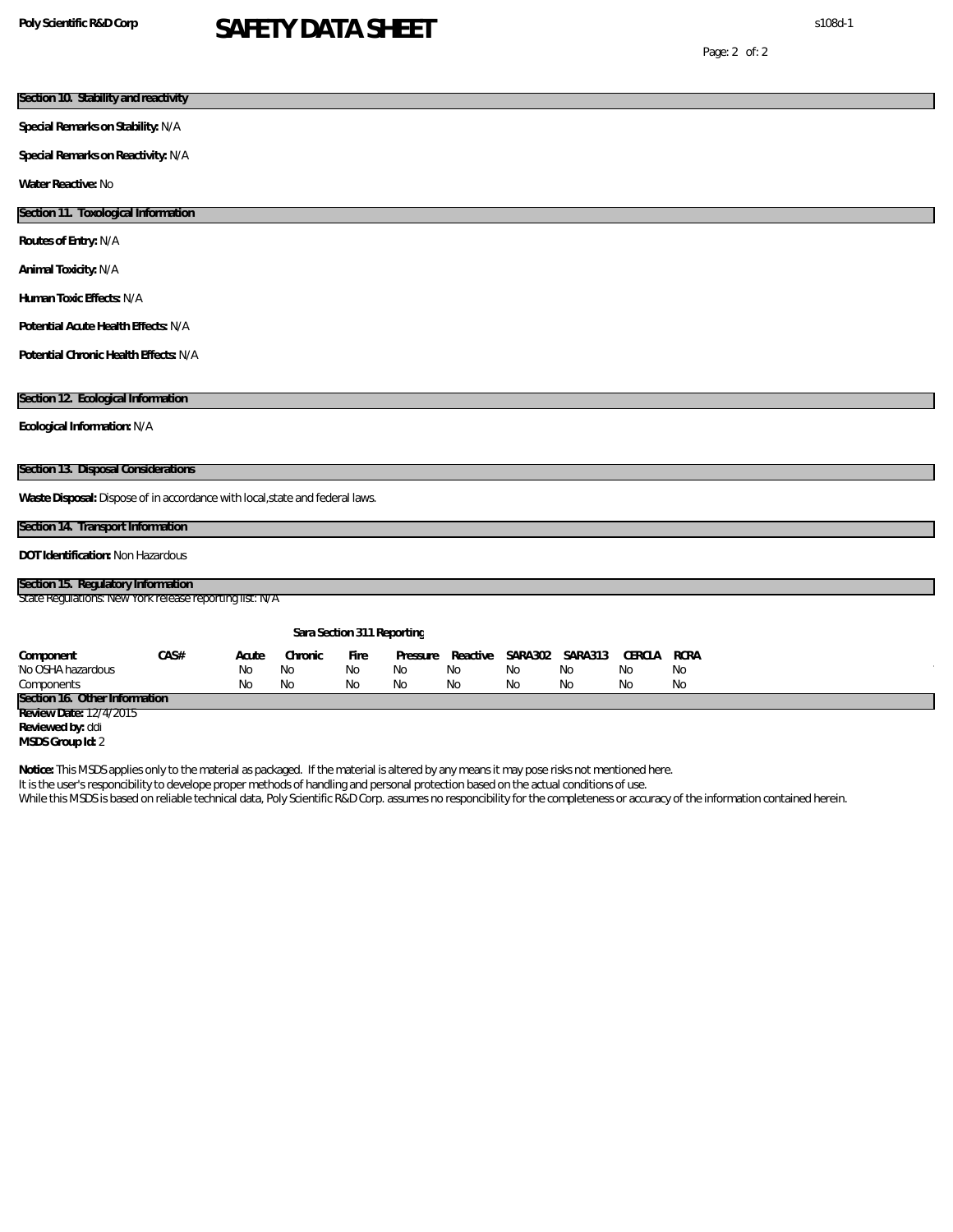# **Poly Scientific R&D Corp** s2165-1 **SAFETY DATA SHEET**

Page: 1 of: 2

### **Section 1. Product and Company Identification**

**Item Number:** s2165-1

Section 2. Hazard Identification 272 Oxidising liquids; Oxidising solids Cat 2

302 Acute toxicity, oral Cat 4 314 Skin corrosion/irritation Cat 1A, B, C

**Common Name:** Silver Nitrate 1% For Warthin Starry Method **Intended Use:** In Vitro Diagnostic use. Laboratory Use Only **IN CASE OF EMERGENCY, CONTACT: CHEMTREC (24HR) 800-424-9300**

#### **Manufacturer: Poly Scientific R&D Corp**

70 Cleveland Ave Bay Shore, NY 11706 631-586-0400 www.polyrnd.com polyrnd@polyrnd.com

# Dange May intensify fire; oxidiser. Harmful if swallowed. Keep away from heat/sparks/open flames/hot surfaces.- No smoking. Take any precaution to avoid mixing with combustibles. Do not breathe dust/fume/gas/mist/vapours/spray.<br>Wash hands/skin thoroughly after handling. Do not eat, drink or smoke when using this product. Wear protective gloves/ IF ON SKIN (or hair): Remove/ Take off immediately all contaminated clothing. Rinse skin with water/ shower. IF INHALED: Remove victim to fresh air and keep at rest in a position comfortable for breathing. Immediately call a POISON CENTER ordoctor/ physician. IF IN EYES: Rinse cautiously with water for several minutes. Remove contact lenses, if present and easy to do. Continue rinsing. Immediately call a POISON CENTER or doctor/ Dispose of contents/ container to an approved waste disposal plant. Hazards not otherwise covered by GHS: None **Section 4. First Aid Measures Eye Contact:** Check for and remove contact lenses. Wash with large amounts of water for 15 minutes. Seek medical attention. **Skin Contact:** Remove contaminated clothing and shoes. Wash the affected area with large with soap and water. Seek medical attention **Ingestion:** Give two glasses of water to a conscious victim. Do not induce vomiting. Seek medical attention **Inhalation:** Move person to fresh air. If neccessary give CPR; warning this could pose a risk of exposure to the rescue breather. Seek medical attention

### **Section 5. Fire Fighting Measures**

**Extinguishing Media:** Dry Chemical, Carbon Dioxide, Water Spray, Alcohol Foam **Special Fire and Explosion Remarks:** N/A

### **Section 6. Accidental Release Measures**

**Spill Cleanup and Disposal Special:** Take up with absorbent vermiculite **Spill Cleanup:** Take up spills with absorbant material and containerize for proper disposal. Use proper PPE as per section 8. Provide ventilation.

### **Section 7. Handling and Storage**

**Storage and Handling Special:** Refrigerate **Storage and handling:** Keep container tightly closed. Store in a cool, dry area and protect from physical damage

# **Section 8. Exposure Controls/Personal Protection**

**Personal Protective Equipment:** Safety Glasses, Gloves, Synthetic Apron

This information is provided as a guide but proper PPE can only be determined by the end user and their situation.

**Engineering Controls:** Provide local exhaust ventilation to keep the airborne concentrations of vapors below their respective threshold limit values. Ensure that eyewash stations and safety showers are local to the work-station.

Causes severe skin burns and eye damage. Keep/Store away from clothing/ combustible materials.

physician. Wash contaminated clothing before reuse. In case of fire: Use dry sand, dry chemical or alcohol-resistant foam for extinction. Store locked up.

**Section 3. Composition Information Exposure Limits(A blank value indicates no information available) Component CAS# PEL(mg/m3) STEL(mg/m3) CEIL(mg/m3) Concentration Range** Silver Nitrate 777-88-8 0.01 0-5%

The most important known symptoms and effects are described in section 2 and/or section 11.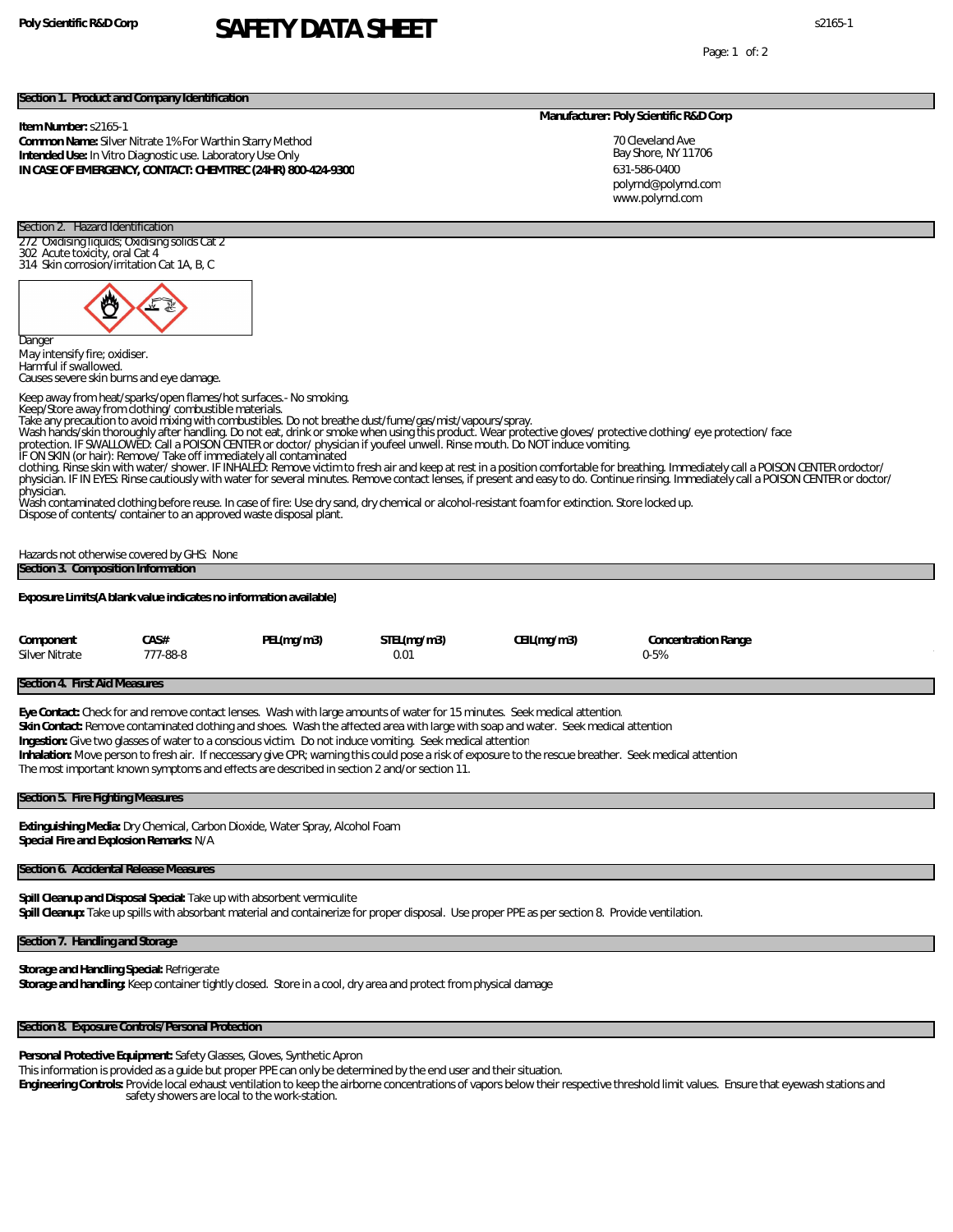# **Poly Scientific R&D Corp** s2165-1 **SAFETY DATA SHEET**

Page: 2 of: 2

### **Section 9. Physical and Chemical Properties**

| Flash Point (F) TCC  N/A |  |
|--------------------------|--|

| Evaporation Rate: N/A              |  |
|------------------------------------|--|
| Upper Flammability Limit (%).: N/A |  |
| Lower Flammability Limit (%).: N/A |  |
| Specific Gravity (@ 20C): N/A      |  |
| Vapor Pressure (mm Hq) : N/A       |  |
| Vapor Density (Air=1) : N/A        |  |
| Relative Density N/A               |  |
|                                    |  |

**Water Soluable? ....................:** Yes **Volatile Percent.....................:** N/A **Partition Coefficient...............:** n-octanol/water: N/A **Auto Ignition Temp................:** N/A **Decomposition Temp.............:** N/A **Viscosity ................................:** N/A

# **Section 10. Stability and reactivity**

**Special Remarks on Stability:** Stable

**Special Remarks on Reactivity:** N/A

**Water Reactive:** No

#### **Section 11. Toxological Information**

**Routes of Entry:** Inhalation, Skin Absorption, Ingestion

Animal Toxicity: Acute Oral (LD50) O5 mg.kg (Mouse); Intraperitoneal (LD50) 22 mg/kg (Mouse); Acute Oral (LD50) 20 mg/kg (Dog); Acute Oral (LDL0) 800 mg/kg (Rabbit); I.V. (DLO) 8800 ug/kg<br>(Rabbit); Unknown (LDLO) 29 mg/kg

**Human Toxic Effects:** Target Organs: Nasal septum, Skin, Eyes

**Potential Acute Health Effects:** Hazardous in case of inhalation, eye contact, skin contact, ingestion

**Potential Chronic Health Effects:** N/A

#### **Section 12. Ecological Information**

**Ecological Information:** N/A

## **Section 13. Disposal Considerations**

**Waste Disposal:** Dispose of in accordance with local,state and federal laws.

### **Section 14. Transport Information**

**DOT Identification:** Non Hazardous

| Section 15. Regulatory Information                                |  |
|-------------------------------------------------------------------|--|
| State Regulations New York release reporting list: Silver Nitrate |  |
|                                                                   |  |
| Sara Section 311 Reporting                                        |  |

| Component                     | CA S#    | Acute | Chronic | Fire | Pressure | Reactive | SA RA 302 | SARA313 | CERCLA | RCRA |
|-------------------------------|----------|-------|---------|------|----------|----------|-----------|---------|--------|------|
| Silver Nitrate                | '77-88-8 | Νc    | Νo      |      | ΝC       |          | Nο        | Yes     | Yes    | No   |
| Section 16. Other Information |          |       |         |      |          |          |           |         |        |      |
| Review Date: 12/1/2015        |          |       |         |      |          |          |           |         |        |      |

**Reviewed by:** ddi

**Notice:** This MSDS applies only to the material as packaged. If the material is altered by any means it may pose risks not mentioned here.

It is the user's responcibility to develope proper methods of handling and personal protection based on the actual conditions of use.

**MSDS Group Id:** 155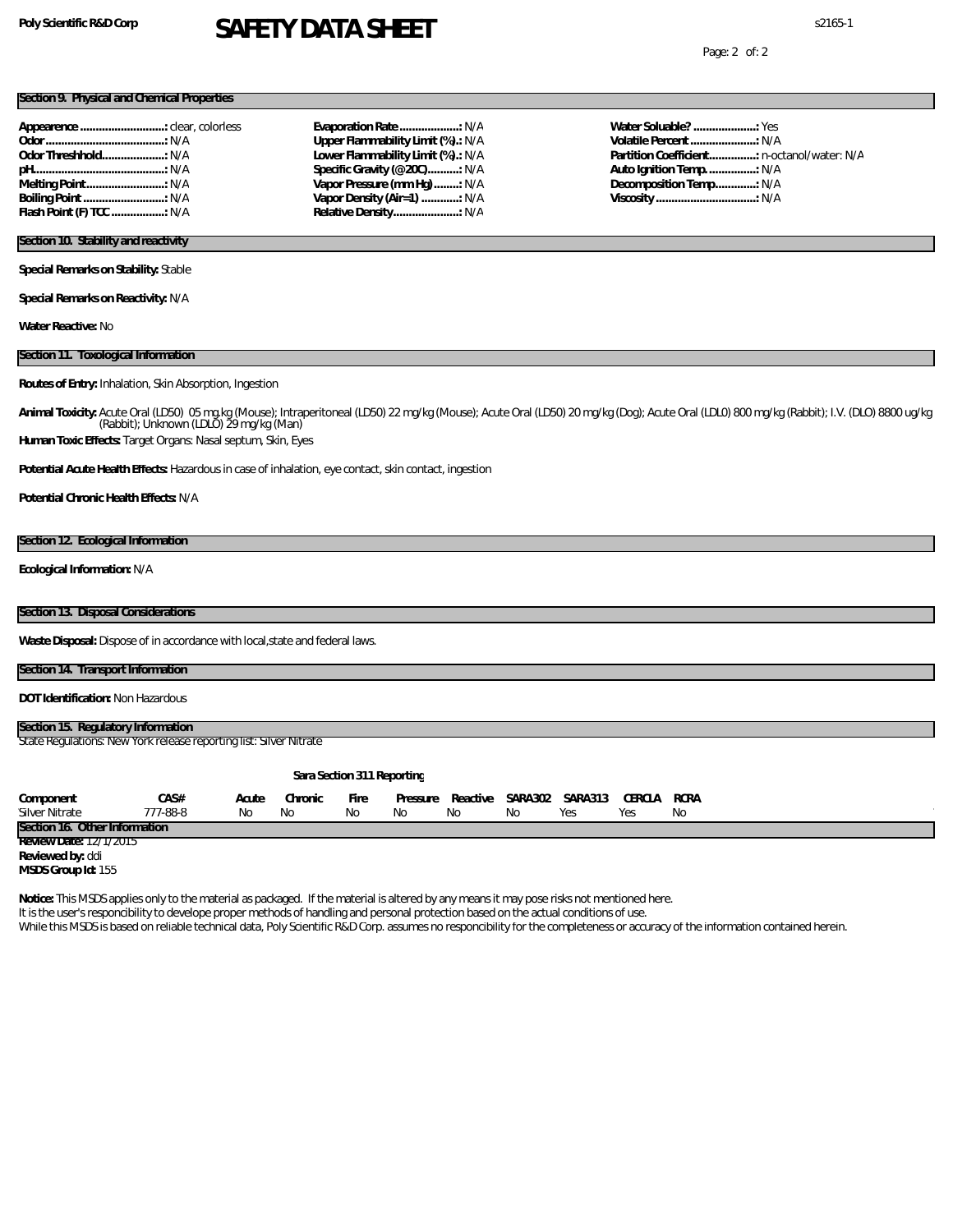# Poly Scientific R&D Corp **SAFETY DATA SHEET**

Page: 1 of: 2

### **Section 1. Product and Company Identification**

### **Item Number:** S2166-1

**Common Name:** Silver Nitrate 2% For Warthin Starry Method **Intended Use:** In Vitro Diagnostic use. Laboratory Use Only **IN CASE OF EMERGENCY, CONTACT: CHEMTREC (24HR) 800-424-9300**

#### **Manufacturer: Poly Scientific R&D Corp**

70 Cleveland Ave Bay Shore, NY 11706 631-586-0400 www.polyrnd.com polyrnd@polyrnd.com

# 272 Oxidising liquids; Oxidising solids Cat 2 302 Acute toxicity, oral Cat 4 314 Skin corrosion/irritation Cat 1A, B, C Dange

May intensify fire; oxidiser. Harmful if swallowed. Causes severe skin burns and eye damage.

Section 2. Hazard Identification

Keep away from heat/sparks/open flames/hot surfaces.- No smoking.

Keep/Store away from clothing/ combustible materials.

Take any precaution to avoid mixing with combustibles. Do not breathe dust/fume/gas/mist/vapours/spray.<br>Wash hands/skin thoroughly after handling. Do not eat, drink or smoke when using this product. Wear protective gloves/

- 
- IF ON SKIN (or hair): Remove/ Take off immediately all contaminated

clothing. Rinse skin with water/ shower. IF INHALED: Remove victim to fresh air and keep at rest in a position comfortable for breathing. Immediately call a POISON CENTER ordoctor/ physician. IF IN EYES: Rinse cautiously with water for several minutes. Remove contact lenses, if present and easy to do. Continue rinsing. Immediately call a POISON CENTER or doctor/ physician.

Wash contaminated clothing before reuse. In case of fire: Use dry sand, dry chemical or alcohol-resistant foam for extinction. Store locked up. Dispose of contents/ container to an approved waste disposal plant.

Hazards not otherwise covered by GHS: None **Section 3. Composition Information**

**Exposure Limits(A blank value indicates no information available)**

| Component      | CA S#    | PEL(mg/m3) | STEL(mg/m3) | CEIL(mg/m3) | Concentration Range |
|----------------|----------|------------|-------------|-------------|---------------------|
| Silver Nitrate | 777-88-8 |            | 0.01        |             | $2-5%$              |

### **Section 4. First Aid Measures**

**Eye Contact:** Check for and remove contact lenses. Wash with large amounts of water for 15 minutes. Seek medical attention.

**Skin Contact:** Remove contaminated clothing and shoes. Wash the affected area with large with soap and water. Seek medical attention

**Ingestion:** Give two glasses of water to a conscious victim. Do not induce vomiting. Seek medical attention

**Inhalation:** Move person to fresh air. If neccessary give CPR; warning this could pose a risk of exposure to the rescue breather. Seek medical attention The most important known symptoms and effects are described in section 2 and/or section 11.

### **Section 5. Fire Fighting Measures**

**Extinguishing Media:** Dry Chemical, Carbon Dioxide, Water Spray, Alcohol Foam **Special Fire and Explosion Remarks:** N/A

### **Section 6. Accidental Release Measures**

**Spill Cleanup and Disposal Special:** Take up with absorbent vermiculite **Spill Cleanup:** Take up spills with absorbant material and containerize for proper disposal. Use proper PPE as per section 8. Provide ventilation.

### **Section 7. Handling and Storage**

**Storage and Handling Special:** Refrigerate **Storage and handling:** Keep container tightly closed. Store in a cool, dry area and protect from physical damage

# **Section 8. Exposure Controls/Personal Protection**

**Personal Protective Equipment:** Safety Glasses, Gloves, Synthetic Apron

This information is provided as a guide but proper PPE can only be determined by the end user and their situation.

**Engineering Controls:** Provide local exhaust ventilation to keep the airborne concentrations of vapors below their respective threshold limit values. Ensure that eyewash stations and safety showers are local to the work-station.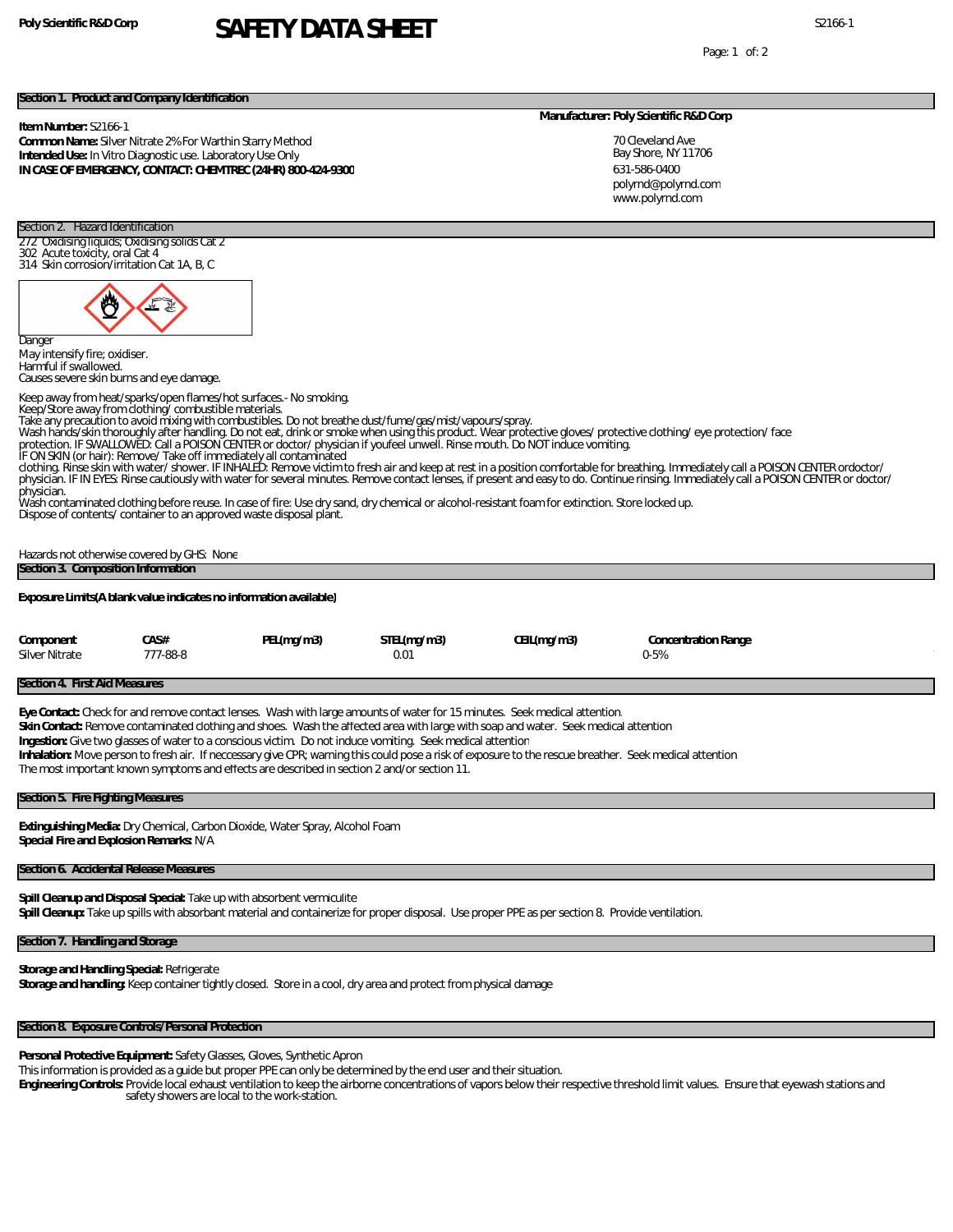# Poly Scientific R&D Corp **SAFETY DATA SHEET**

Page: 2 of: 2

### **Section 9. Physical and Chemical Properties**

| Appearence  clear, colorless |  |
|------------------------------|--|
|                              |  |
|                              |  |
|                              |  |
|                              |  |
|                              |  |
| Flash Point (F) TCC  N/A     |  |

## **Evaporation Rate ...................:** N/A **Upper Flammability Limit (%).:** N/A **Lower Flammability Limit (%).:** N/A **Specific Gravity (@20C)..........:** N/A **Vapor Pressure (mm Hg)........:** N/A **Vapor Density (Air=1) ............:** N/A **Relative Density.....................:** N/A

**Water Soluable? ....................:** Yes **Volatile Percent.....................:** N/A **Partition Coefficient...............:** n-octanol/water: N/A **Auto Ignition Temp................:** N/A **Decomposition Temp.............:** N/A **Viscosity ................................:** N/A

# **Section 10. Stability and reactivity**

**Special Remarks on Stability:** Stable

**Special Remarks on Reactivity:** N/A

**Water Reactive:** No

#### **Section 11. Toxological Information**

**Routes of Entry:** Inhalation, Skin Absorption, Ingestion

Animal Toxicity: Acute Oral (LD50) O5 mg.kg (Mouse); Intraperitoneal (LD50) 22 mg/kg (Mouse); Acute Oral (LD50) 20 mg/kg (Dog); Acute Oral (LDL0) 800 mg/kg (Rabbit); I.V. (DLO) 8800 ug/kg<br>(Rabbit); Unknown (LDLO) 29 mg/kg

**Human Toxic Effects:** Target Organs: Nasal septum, Skin, Eyes

**Potential Acute Health Effects:** Hazardous in case of inhalation, eye contact, skin contact, ingestion

**Potential Chronic Health Effects:** N/A

#### **Section 12. Ecological Information**

**Ecological Information:** N/A

## **Section 13. Disposal Considerations**

Waste Disposal: Dispose of in accordance with local, state and federal laws.

### **Section 14. Transport Information**

**DOT Identification:** Non Hazardous

| Section 15. Regulatory Information                                |  |
|-------------------------------------------------------------------|--|
| State Regulations New York release reporting list: Silver Nitrate |  |
|                                                                   |  |
| Sara Section 311 Reporting                                        |  |

| Component                     | ĴA S#    | Acute | Chronic | Fire | Pressure | Reactive | SARA302 | <b>SARA313</b> | CERCLA | RCRA |
|-------------------------------|----------|-------|---------|------|----------|----------|---------|----------------|--------|------|
| Silver Nitrate                | 777-88-8 | Nс    | NΟ      |      | NO       | ΝC       | ΝC      |                | Ye:    | Nο   |
| Section 16. Other Information |          |       |         |      |          |          |         |                |        |      |
| 27777715<br>Doviowillato:     |          |       |         |      |          |          |         |                |        |      |

**Review Date:** 12/1/2015

**Reviewed by:** ddi

**MSDS Group Id:** 155

**Notice:** This MSDS applies only to the material as packaged. If the material is altered by any means it may pose risks not mentioned here.

It is the user's responcibility to develope proper methods of handling and personal protection based on the actual conditions of use.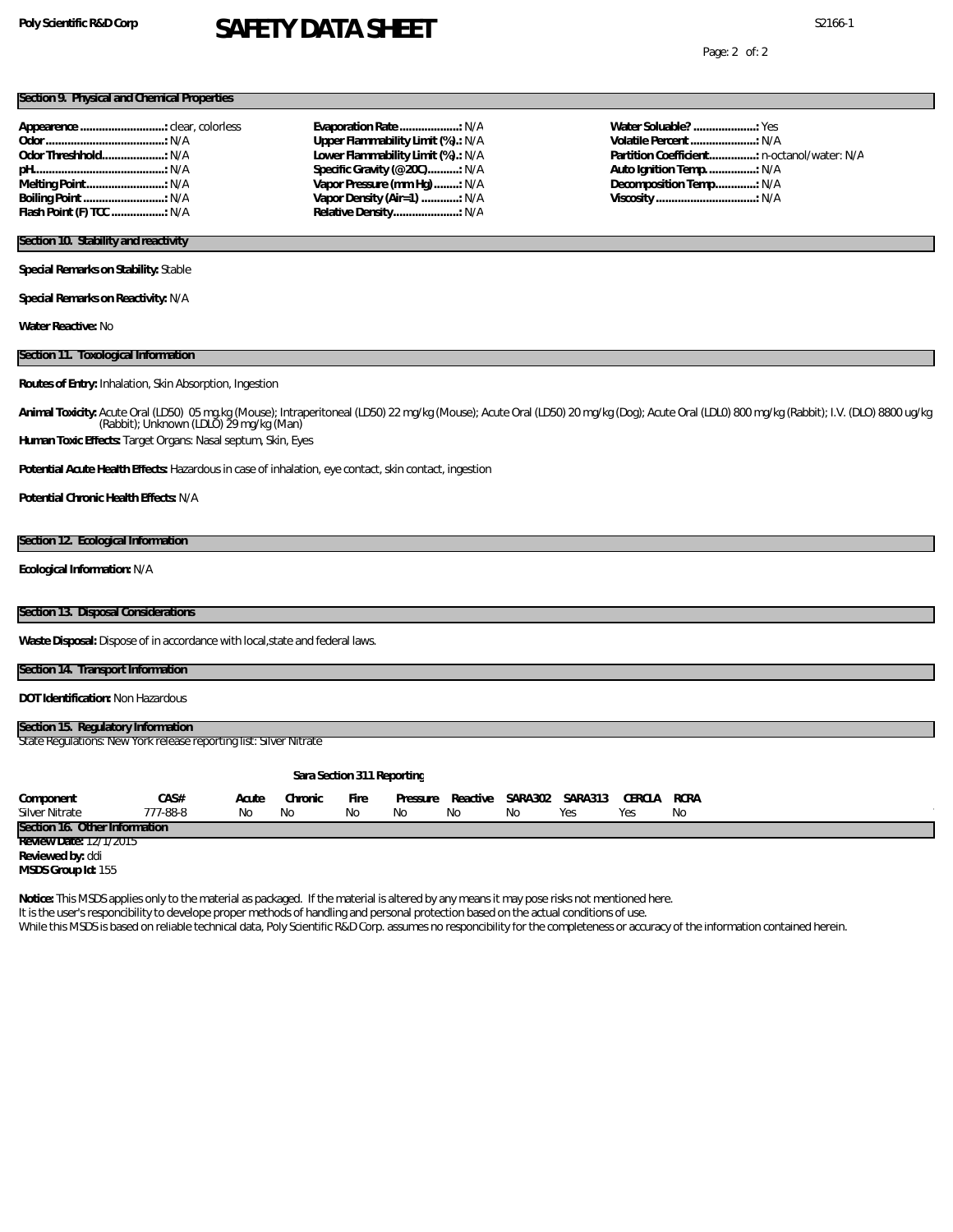# **Poly Scientific R&D Corp** s190b-1 **SAFETY DATA SHEET**

Page: 1 of: 2

### **Section 1. Product and Company Identification**

### **Item Number:** s190b-1

### **Common Name:** Gelatin 5% Solution **Intended Use:** In Vitro Diagnostic use. Laboratory Use Only **IN CASE OF EMERGENCY, CONTACT: CHEMTREC (24HR) 800-424-9300**

### **Manufacturer: Poly Scientific R&D Corp**

70 Cleveland Ave Bay Shore, NY 11706 631-586-0400 www.polyrnd.com polyrnd@polyrnd.com

Harmful If Swallowed or Inhaled

Avoid breathing dust or vapor. May be irritating to eyes, skin, and respiratory system. Wear safety goggles and rubber gloves to avoid contact. Wash thoroughly after handling. Keep container tightly closed.

EFFECTS OF EXPOSURE: Ingestion may cause nausea and abdominal pain. Mild irritant to skin and eyes. TARGET ORGANS: None.

FIRST AID: Call a physician at once!

Section 2. Hazard Identification

For Fire: Use extinguishing media appropriate for surrounding fire. For Spill: Eliminate ignition sources. Pick up with absorbent material and containerize for proper disposal.

| Hazards not otherwise covered by GHS: None |  |
|--------------------------------------------|--|
| Section 3. Composition Information         |  |

**Exposure Limits(A blank value indicates no information available)**

| Component           | CA S#     | PEL(mq/m3) | STEL(mq/m3) | CEIL(mq/m3) | Concentration Range |
|---------------------|-----------|------------|-------------|-------------|---------------------|
| Glacial Acetic Acid | 64-19-7   |            |             |             | 0-5%                |
| Ethylene Glycol     | 107-21-1  |            |             |             | 10-25%              |
| Aluminum Sulfate    | 7783-20-2 |            |             |             | 0-5%                |
|                     |           |            |             |             |                     |

### **Section 4. First Aid Measures**

**Eye Contact:** Check for and remove contact lenses. Wash with large amounts of water for 15 minutes. Seek medical attention.

**Skin Contact:** Remove contaminated clothing and shoes. Wash the affected area with large with soap and water. Seek medical attention

**Ingestion:** Give two glasses of water to a conscious victim. Do not induce vomiting. Seek medical attention

**Inhalation:** Move person to fresh air. If neccessary give CPR; warning this could pose a risk of exposure to the rescue breather. Seek medical attention The most important known symptoms and effects are described in section 2 and/or section 11.

# **Section 5. Fire Fighting Measures**

**Extinguishing Media:** Water Spray, Dry Chemical or Carbon Dioxide **Special Fire and Explosion Remarks:** N/A

### **Section 6. Accidental Release Measures**

**Spill Cleanup and Disposal Special:** Take up with absorbent vermiculite **Spill Cleanup:** Take up spills with absorbant material and containerize for proper disposal. Use proper PPE as per section 8. Provide ventilation.

### **Section 7. Handling and Storage**

**Storage and Handling Special:** Refrigerate **Storage and handling:** Keep container tightly closed. Store in a cool, dry area and protect from physical damage

### **Section 8. Exposure Controls/Personal Protection**

**Personal Protective Equipment:** Safety Glasses, Gloves, Vapor Respirator

This information is provided as a guide but proper PPE can only be determined by the end user and their situation.

**Engineering Controls:** Provide local exhaust ventilation to keep the airborne concentrations of vapors below their respective threshold limit values. Ensure that eyewash stations and safety showers are local to the work-station.

# **Section 9. Physical and Chemical Properties**

| Appearence  clear light straw |  |
|-------------------------------|--|
|                               |  |
| Odor Threshhold: N/A          |  |
|                               |  |
|                               |  |
|                               |  |
| Flash Point (F) TCC : N/A     |  |

**Evaporation Rate ...................:** N/A **Upper Flammability Limit (%).:** N/A **Lower Flammability Limit (%).:** N/A **Specific Gravity (@20C)..........:** N/A **Vapor Pressure (mm Hg)........:** N/A **Vapor Density (Air=1) ............:** N/A **Relative Density.....................:** N/A

**Water Soluable? ....................:** Yes **Volatile Percent.....................:** N/A **Partition Coefficient...............:** n-octanol/water: N/A **Auto Ignition Temp................:** N/A **Decomposition Temp.............:** N/A **Viscosity ................................:** N/A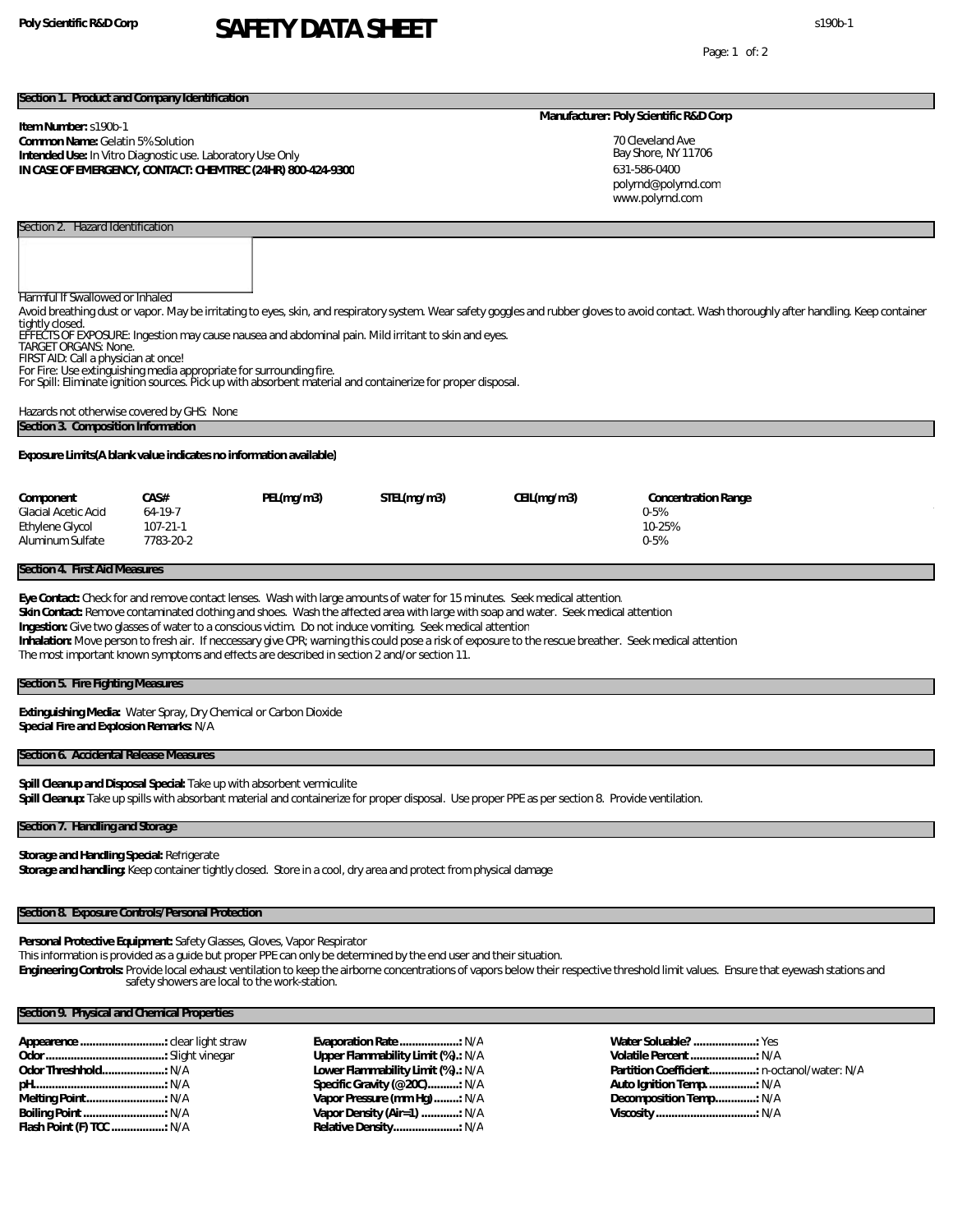# **Poly Scientific R&D Corp** s190b-1 **SAFETY DATA SHEET**

## **Section 10. Stability and reactivity**

**Special Remarks on Stability:** Stable

**Special Remarks on Reactivity:** N/A

**Water Reactive:** No

### **Section 11. Toxological Information**

### **Routes of Entry:** Inhalation, Skin Absorption, Ingestion

Animal Toxicity: Glacial Acetic Acid: Acute Oral (LD50): 3310 mg/kg (Rat); Acute Dermal(LD50): 1060 mg/kg (Rabbit); Ethylene Glycol: Acute Oral (LD50) 4700 mg/kg (Rat) Acute Dermal (LD50)<br>19.4 g/kg (Rabbit); Aluminum Sulfa **Human Toxic Effects:** Target Organs: Lungs, mucous membranes, upper respitory tract, skin,eyes,teeth

**Potential Acute Health Effects:** Hazardous in case of inhalation, eye contact, skin contact, ingestion

**Potential Chronic Health Effects:** N/A

### **Section 12. Ecological Information**

**Ecological Information:** N/A

## **Section 13. Disposal Considerations**

**Waste Disposal:** Dispose of in accordance with local,state and federal laws.

### **Section 14. Transport Information**

**DOT Identification:** Non Hazardous

# **Section 15. Regulatory Information**

State Regulations: New York Release reporting list: Glacial Acetic Acid

| Sara Section 311 Reporting    |                |       |          |             |          |          |           |         |         |      |
|-------------------------------|----------------|-------|----------|-------------|----------|----------|-----------|---------|---------|------|
| Component                     | CAS#           | Acute | Chronic. | <b>Fire</b> | Pressure | Reactive | SA RA 302 | SARA313 | CERCI A | RCRA |
| Glacial Acetic Acid           | $64-19-7$      | Nο    | Nο       | Nο          | Nο       | Nο       | Nο        | Nο      | Yes     | No   |
| Ethylene Glycol               | $107 - 21 - 1$ | Nο    | Nο       | Nο          | Nο       | Nο       | Nο        | Yes     | Yes     | Nο   |
| Aluminum Sulfate-             | 7783-20-2      | Nο    | Nο       | Nο          | Nο       | Nο       | Nο        | Nο      | Nο      | Nο   |
| Section 16, Other Information |                |       |          |             |          |          |           |         |         |      |

**Review Date:** 12/1/2015 **Reviewed by:** ddi

**MSDS Group Id:** 73

**Notice:** This MSDS applies only to the material as packaged. If the material is altered by any means it may pose risks not mentioned here.

It is the user's responcibility to develope proper methods of handling and personal protection based on the actual conditions of use.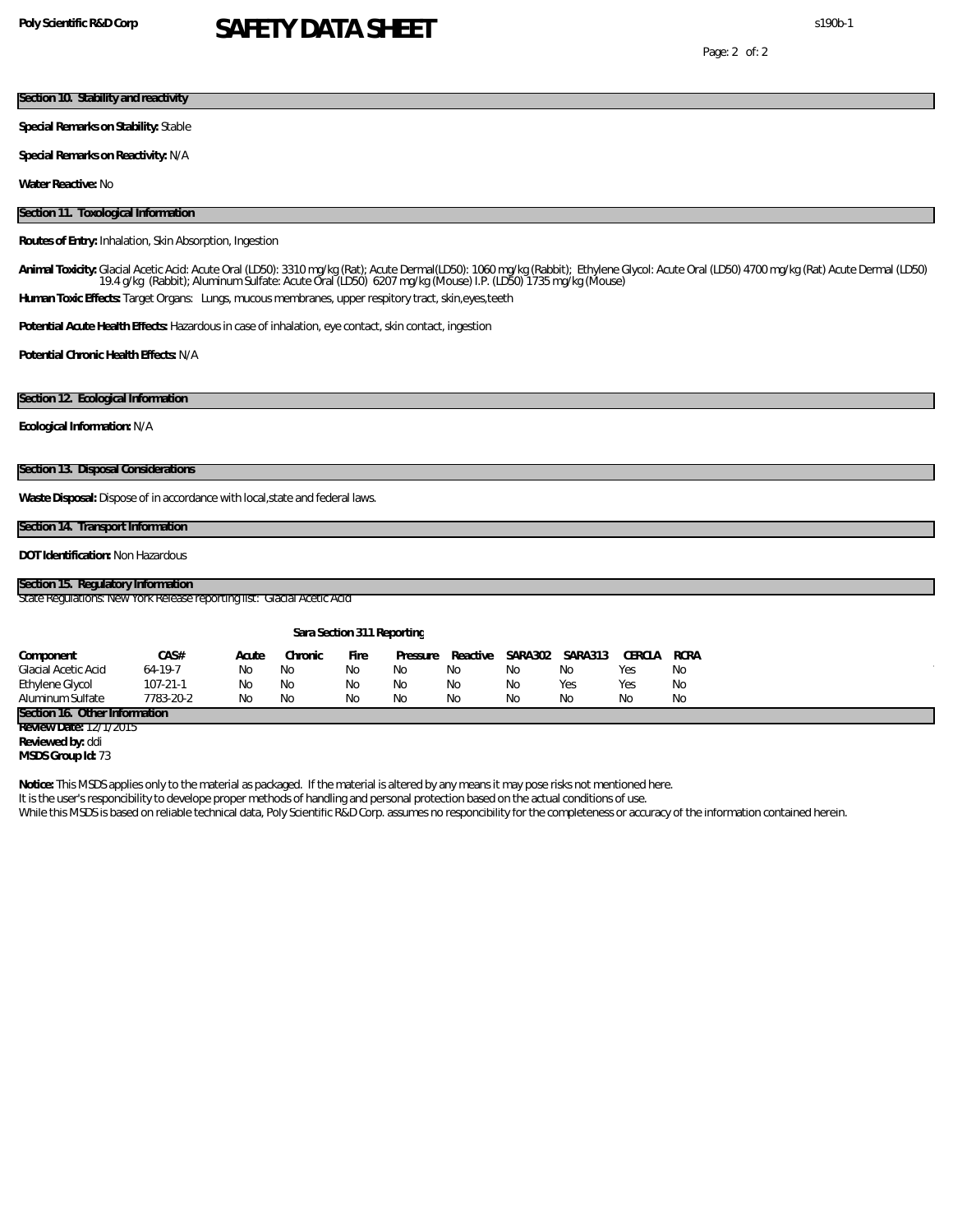# **Poly Scientific R&D Corp** s1834-1 **SAFETY DATA SHEET**

Page: 1 of: 2

### **Section 1. Product and Company Identification**

### **Item Number:** s1834-1

**Common Name:** Hydroquinone 0.15% Solution (Acidified) **Intended Use:** In Vitro Diagnostic use. Laboratory Use Only **IN CASE OF EMERGENCY, CONTACT: CHEMTREC (24HR) 800-424-9300**

#### **Manufacturer: Poly Scientific R&D Corp**

70 Cleveland Ave Bay Shore, NY 11706 631-586-0400 www.polyrnd.com polyrnd@polyrnd.com

### Section 2. Hazard Identification 302 Acute toxicity, oral Cat 4

- 317 Sensitisian, Skin Cat 1
- 318 Serious eye damage/eye irritation Cat 1
- 341 Germ cell mutagencity Cat 2
- 350 Carcinogenicity Cat 1A, 1B



Danger

Harmful if swallowed. May cause an allergic skin reaction. Causes serious eye damage Suspected of causing genetic defects. May cause cancer.

Obtain special instructions before use. Do not handle until all safety precautions have been read and understood. Wash hands /skin thoroughly after handling. Do not eat, drink or smoke when<br>using this product. Avoid breath advice/attention

Wash contaminated clothing before reuse. IF IN EYES: Rinse cautiously with water for several minutes. Remove contact lenses, if present and easy to do. Continue rinsing. Immediately call a

POISON CENTER or doctor/physician IF SWALLOWED: Call a POISON CENTER or doctor/physician if you feel unwell. Rinse mouth. Store locked up.

Dispose of contents/container to an approved waste disposal plant.

Hazards not otherwise covered by GHS: None

### **Section 3. Composition Information**

**Exposure Limits(A blank value indicates no information available)**

| Component    | CA S#    | PEL(mg/m3) | STEL(mg/m3) | CEIL(mg/m3) | Concentration Range |  |
|--------------|----------|------------|-------------|-------------|---------------------|--|
| Hydroquinone | 123-31-9 |            |             |             | 0-5%                |  |

### **Section 4. First Aid Measures**

**Eye Contact:** Check for and remove contact lenses. Wash with large amounts of water for 15 minutes. Seek medical attention. **Skin Contact:** Remove contaminated clothing and shoes. Wash the affected area with large with soap and water. Seek medical attention **Ingestion:** Give two glasses of water to a conscious victim. Do not induce vomiting. Seek medical attention **Inhalation:** Move person to fresh air. If neccessary give CPR; warning this could pose a risk of exposure to the rescue breather. Seek medical attention The most important known symptoms and effects are described in section 2 and/or section 11.

### **Section 5. Fire Fighting Measures**

**Extinguishing Media:** Use Water Spray, Fog, Dry Chemical, Alcohol Foam **Special Fire and Explosion Remarks:** N/A

### **Section 6. Accidental Release Measures**

**Spill Cleanup and Disposal Special:** Pick up with absorbent vermiculite **Spill Cleanup:** Take up spills with absorbant material and containerize for proper disposal. Use proper PPE as per section 8. Provide ventilation.

# **Section 7. Handling and Storage**

**Storage and Handling Special:** Refrigerate **Storage and handling:** Keep container tightly closed. Store in a cool, dry area and protect from physical damage

### **Section 8. Exposure Controls/Personal Protection**

**Personal Protective Equipment:** safety Glasses, Gloves

This information is provided as a guide but proper PPE can only be determined by the end user and their situation.

**Engineering Controls:** Provide local exhaust ventilation to keep the airborne concentrations of vapors below their respective threshold limit values. Ensure that eyewash stations and safety showers are local to the work-station.